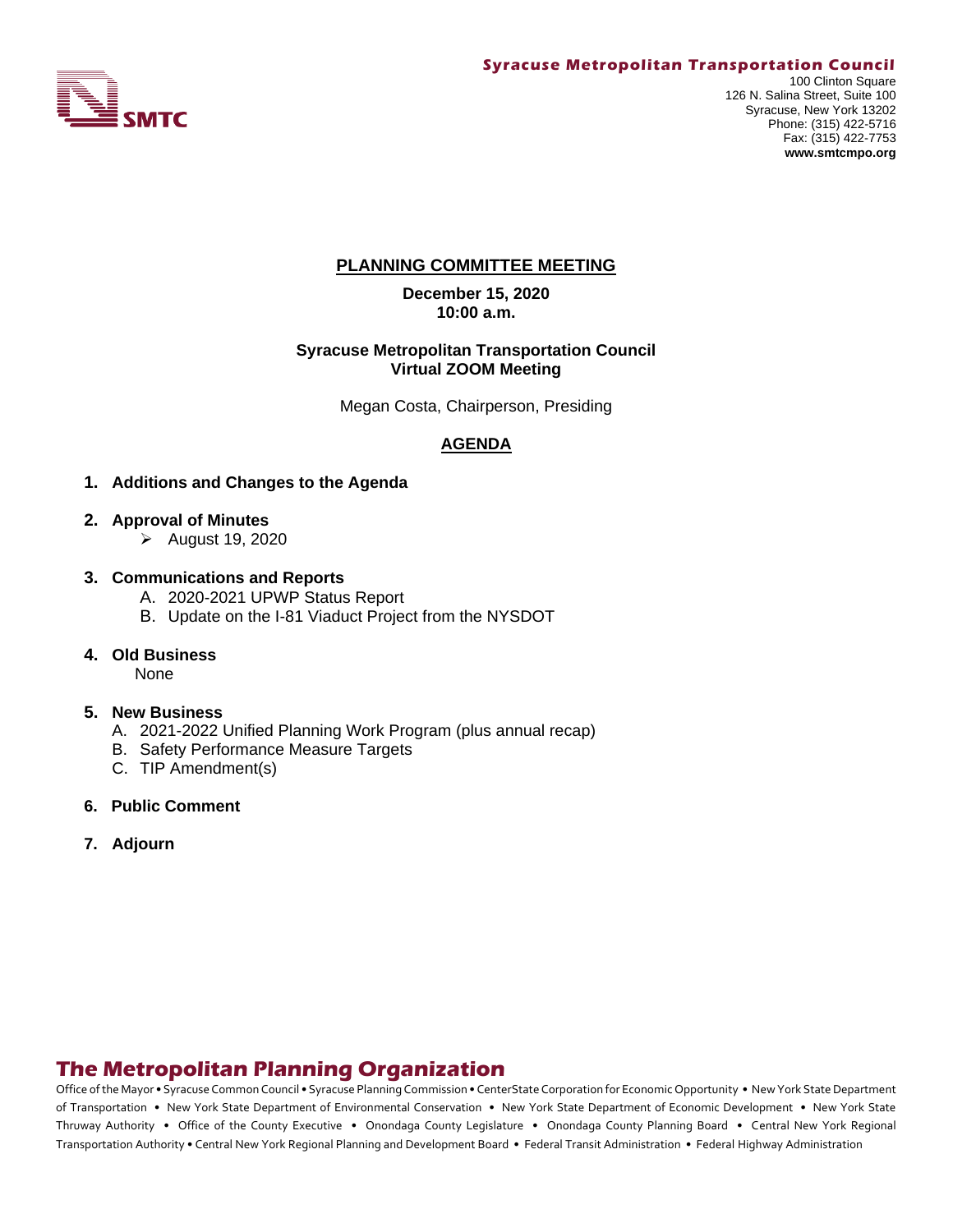# **SYRACUSE METROPOLITAN TRANSPORTATION COUNCIL**

## **MINUTES of the DECEMBER 15, 2020 PLANNING COMMITTEE MEETING**

#### **Voting Members Organization**

Megan Costa, Chair **Syracuse-Onondaga County Planning Agency** Syracuse-Onondaga County Planning Agency Neil Burke City of Syracuse DPW Jerrin George **NYS Thruway Authority** Dave Mankiewicz **CEO** 

#### **Also Attending**

Carlos Gonzalez **FHWA** 

#### **SMTC Staff**

David Bottar CNY Regional Planning & Development Board Casey Jordan Casey Jordan Casey Jordan Casey Jordan County Legislature Owen Kerney City of Syracuse – Planning James Fayle **Empire** State Development Brian Schultz **CNY Regional Transportation Authority** Mark Frechette **NYS Department of Transportation** Mary Robison, Vice Chair **City of Syracuse, Administration** Odean Dyer **Onondaga County Department of Transportation** 

EJ Moses CNY Regional Transportation Authority David Roth NYS Department of Transportation John Reichert NYS Department of Transportation Dan Kwasnowski Syracuse-Onondaga County Planning Agency

James D'Agostino, Kevan Busa, Mario Colone, Jason Deshaies, Andrew Frasier, Mike Alexander, Kevin Kosakowski, Danielle Krol, Aaron McKeon, Meghan Vitale, and Lori Irvine

## **BUSINESS MEETING**

Mr. D'Agostino completed a roll call by Agency. Chairperson Costa called the meeting to order at 10:03 a.m. via Zoom.

#### **1. ADDITIONS AND CHANGES TO THE AGENDA**

Chairperson Costa asked if there were any additions or changes to the Agenda. Hearing none she moved to Approval of Minutes.

#### **2. APPROVAL OF MINUTES**

Chairperson Costa inquired if there were any changes to the August 19, 2020 minutes. There were none. Chairperson Costa called for a motion.

Mr. Schultz moved and Mr. Kerney seconded the Approval of the Minutes. Motion passed unanimously.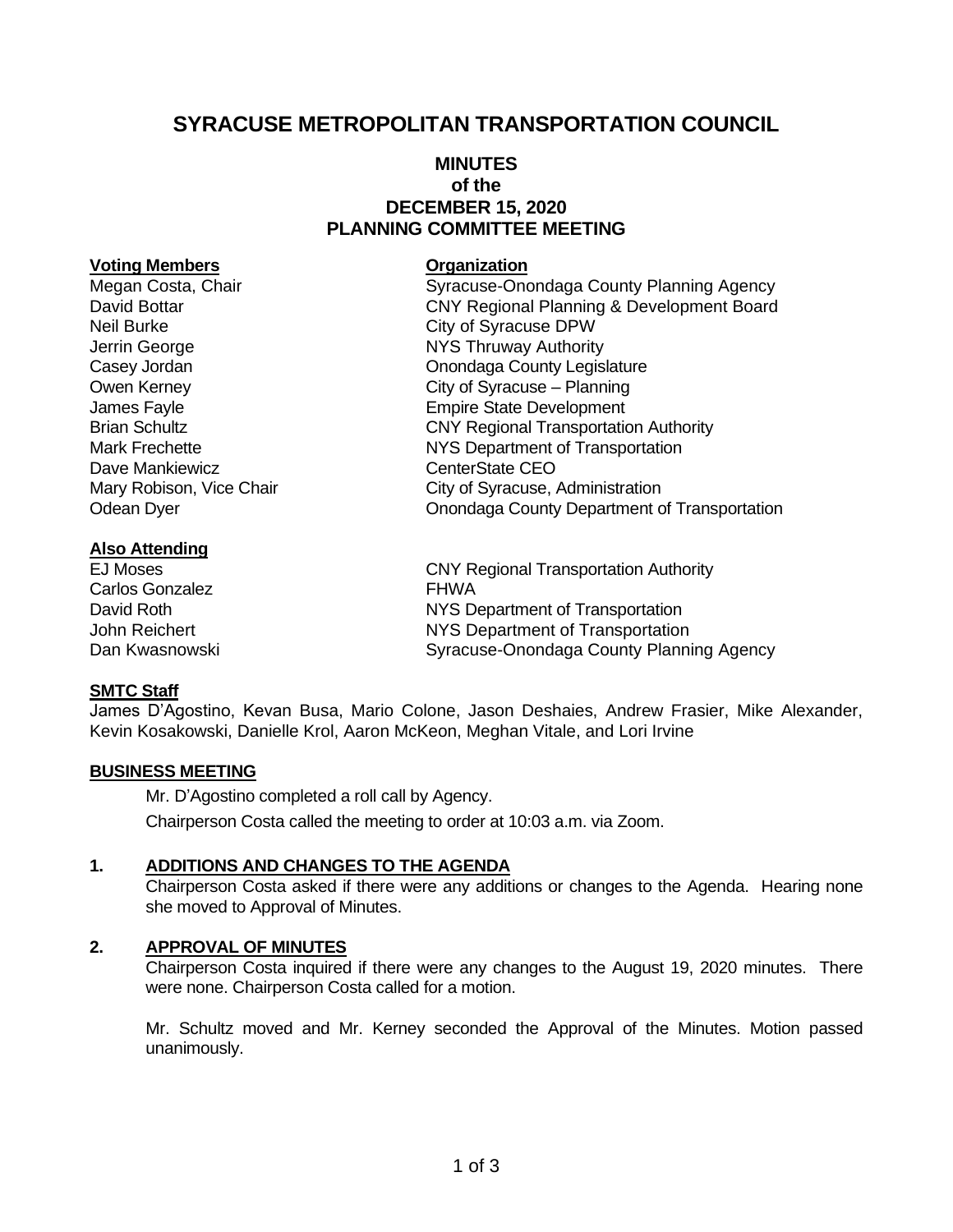# **3. COMMUNICATIONS AND REPORTS**

# **A. 2020-2021 UPWP STATUS REPORT**

Mr. D'Agostino indicated that this is the Planning meeting of the year that he presents the new program and will leave it up to the committee members to read the document that was sent to them at their perusal. Mr. D'Agostino indicated that he will give an overall update later in the agenda then asked if anyone had any specific questions. Hearing none, the committee moved onto the next item in the agenda.

## **B. UPDATE ON THE I-81 VIADUCT PROJECT FROM THE NYSDOT**

Mr. Frechette recognized that Mr. Gonzalez from FHWA was in attendance on the call then provided a brief update to the members on the latest efforts regarding the 1-81 Viaduct project. Mr. Frechette indicated that the Department of Transportation shared the Environmental Impact Statement with the Federal Highway Administration last July which means that all the revisions that were made to the preliminary DEIS have been incorporated. Mr. Frechette indicated that the NYSDOT have continued to work throughout the fall with their FHWA partners to build consensus on many topics. Mr. Frechette mentioned that the NYSDOT has had multiple working sessions and has received over 1000 comments on this topic from the community in 2019-2020. Mr. Frechette indicated that it is typical that the NYSDOT and FHWA have discussions on engineering solutions, alternatives, development and detailed conversations regarding protecting the environment such as the historic downtown buildings, protection of the public during construction, noise, dust, etc. Mr. Frechette indicated that the ultimate goal is to get both agencies in agreement with the language in the Draft Environmental Impact Statement as they will be engaging Washington D.C.as part of the process for a Prior Concurrence Review and once that is done, the document can be shared with the public. Mr. Frechette indicated that the NYSDOT will host a public hearing along with neighborhood meetings but emphasized that the NYSDOT will not hold a public meeting unless it is safe for the public. Mr. Frechette mentioned that he has seen a couple of states go forth with virtual public meetings and that is something he has discussed with the Federal partners regarding this project. Mr. Frechette indicated that this is an extremely complicated project as it involves many bridges (over 50), it covers a lot of interstate and a lot of construction work in both the city and suburbs. Mr. Frechette indicated that the education part of this project is extremely important and feels they have made major progress in 2019. Mr. Frechette stated the NYSDOT started with multiple options and are now down to two build alternatives and one "do nothing" alternative. Mr. Frechette mentioned that both the Viaduct option and Community Grid build alternatives have continued to evolve for the better since they started due to public engagement. Mr. Frechette indicated that once the DEIS document is released, a public hearing needs to be held within 2-3 weeks due to the public comment period. Mr. Frechette indicated that the NYSDOT recently took part in a Syracuse Big Table meeting which discussed exciting job initiatives for the community once this project starts construction and will continue to work virtually with other interested individuals, groups and Stakeholders.

Mr. Kerney asked Mr. Frechette about the engagement in concurrence with Washington D.C. and Mr. Frechette indicated that the NYSDOT formalized the engagement and it was up to the FHWA division to send on the documentation to Washington D.C. and this process is currently ongoing.

## **4. OLD BUSINESS**

None.